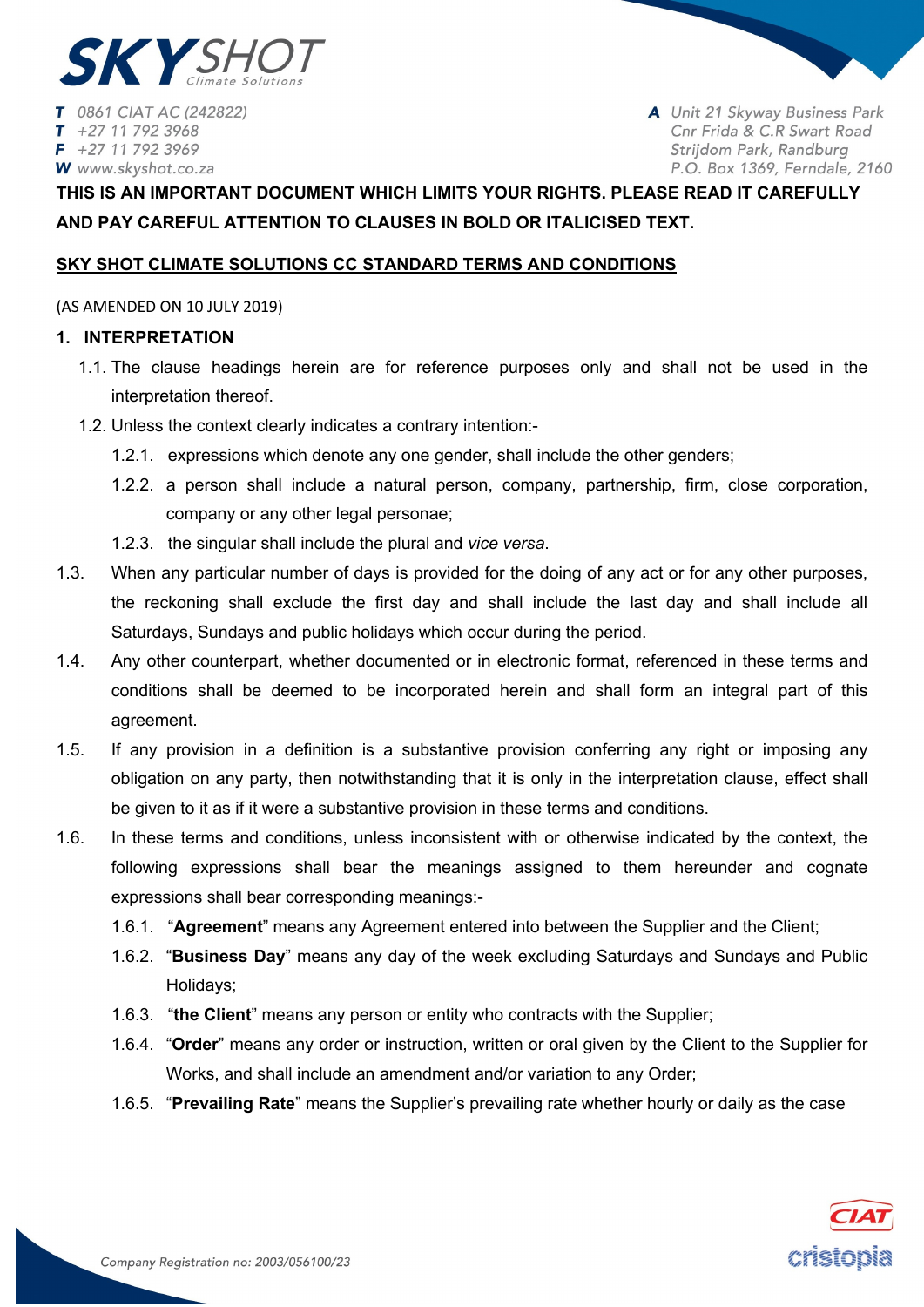

may be, determined by a certificate issued by the Supplier's operations manager, whose designation it shall not be necessary to prove, and whose determination shall constitute *prima facie* proof of such rate, binding upon the Client;

- 1.6.6. "**Public Holiday**" means any South African public holiday as published in the Government Gazette from time to time.
- 1.6.7. "**The Supplier**" means Sky Shot Climate Solutions CC whose chosen *domicilium citandi et executandi* for purposes of this Agreement is Unit 21 Skyway Business Park, Cnr Frida & C.R Swart Road, Strijdom Park, Randburg;
- 1.6.8. "**Terms and Conditions**" means these Terms and Conditions as amended from time to time hereafter;
- 1.6.9. "**CORF**" means Call Out Requisition Form.

# **2. THE GOODS AND SERVICES**

- 2.1. The Supplier will sell to the Client who will purchase, goods (the Goods) and/or services (the Services) described in the Quotations, CORF's and Order Details provided by the Supplier to the Client (hereinafter collectively referred to as 'the Requisition Documents') for the charges set out in the Requisition Documents (the Charges) subject to these standard terms and conditions of sale of goods and services (the Terms and Conditions).
- 2.2. Services may consist of installation (Installation Services) repairs (Repair Services) and/or maintenance (Maintenance Services) as set out in the Requisition Documents and are collectively referred to as 'the Services'.

# **3. THE AGREEMENT AND ACCEPTANCE**

The Client agrees that:

- 3.1. these Terms and Conditions shall apply to every Order and Agreement entered into by and between the Supplier and the Client and shall regulate the parties' relationship and responsibilities to each other in respect of all sales of goods and services;
- 3.2. these Terms and Conditions are and will be final and binding upon the Client and is not subject to any suspensive or resolutive terms and conditions;
- 3.3. these Terms and Conditions supersede, and replace all prior agreements, understandings and representations save for securities and guarantees held by the Supplier which shall continue to remain of force and effect, and remain binding on the Client;
- 3.4. these Terms and Conditions supersede the Client's own terms and conditions;
- 3.5. the Terms and Conditions attached to, contained in or referenced on any Order are expressly excluded from and are superseded by these Terms and Conditions.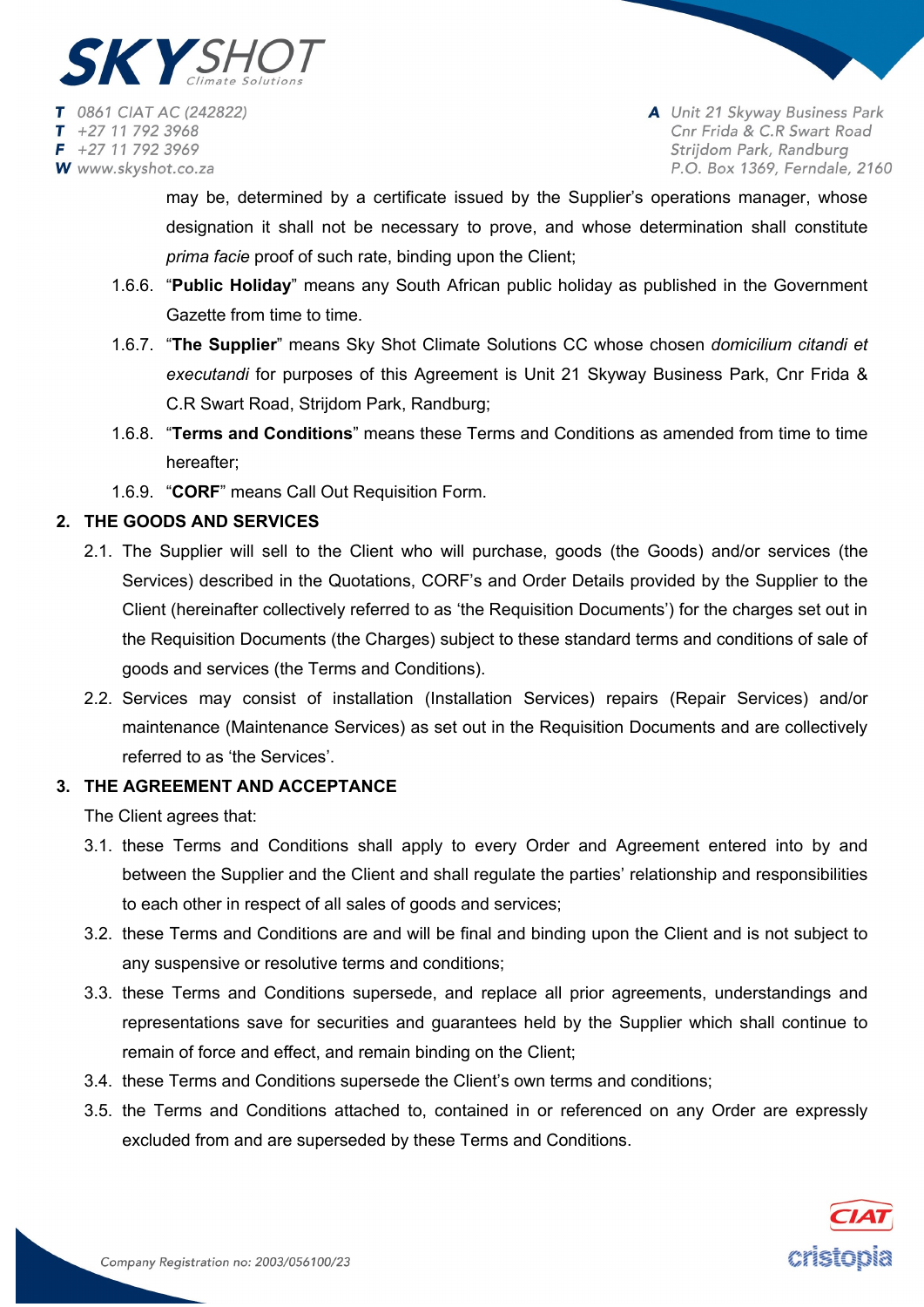

3.6. the Requisition Documents, where no Credit Application Form has been signed by the Client, are submitted to the Client subject to these Terms and Conditions and the Agreement comes into existence upon the Client accepting the Quotation, CORF or Order Detail verbally or in writing.

# **4. THE CHARGES**

4.1. The Client agrees to pay all applicable Charges specified in the Requisition Documents and any customs or other duties, taxes, levies or fees imposed by any authority or forex fluctuation adjustments resulting from the Client's acquisitions under this agreement and any late payment fees.

# 4.2. **Foreign Exchange Fluctuations Discuss**

- 4.2.1. The Charges may be made up of a foreign portion (for imported goods) and a local portion, as indicated on the Order Detail.
- 4.2.2. The foreign portion is subject to foreign currency exchange fluctuations.
- 4.2.3. The Client will indicate its choice of one of three possible rates to be applied on the Order Detail. The 4 rates are as follows:
	- 4.2.3.1. The Quoted Rate is the rate of exchange as at the date of the Quotation; or
	- 4.2.3.2. The FEC is a rate fixed by the Supplier's Bank from the date of the Quotation until the expected date of arrival of the imported goods. The FEC rate changes on an hourly basis and so by choosing the FEC rate, the Client binds itself to accept the FEC rate at the time it is secured. The Client will pay the cost of the FEC. Should the Client fail to pay the Charges on due date the FEC will be cancelled at the Clients cost at the actual rate, being the rate of exchange on the date the Client's payment reflects in the Supplier's bank account; or
	- 4.2.3.3. Should the Client have an account with CIAT or wishes to pay by letter of credit, the Client shall be the importer and shall pay the amount in Euro or Dollars direct to the foreign supplier and any fluctuation in currency will be for the Client's account; or
	- 4.2.3.4. Should the Client elect not to fix the rate, the actual rate will apply and be calculated the day payment is reflected in the Supplier's account. The fluctuation will be debited or credited to the Client's account, whichever is applicable and is payable on 30 days from date of invoice.

# **5. CREDIT FACILITIES**

- 5.1. By signing the Credit Application Form, the Client and Surety consent to the Supplier conducting a Credit Check on it and its principals.
- 5.2. The Supplier shall be entitled to withdraw credit facilities from the Client at any time immediately on written notice to the Client.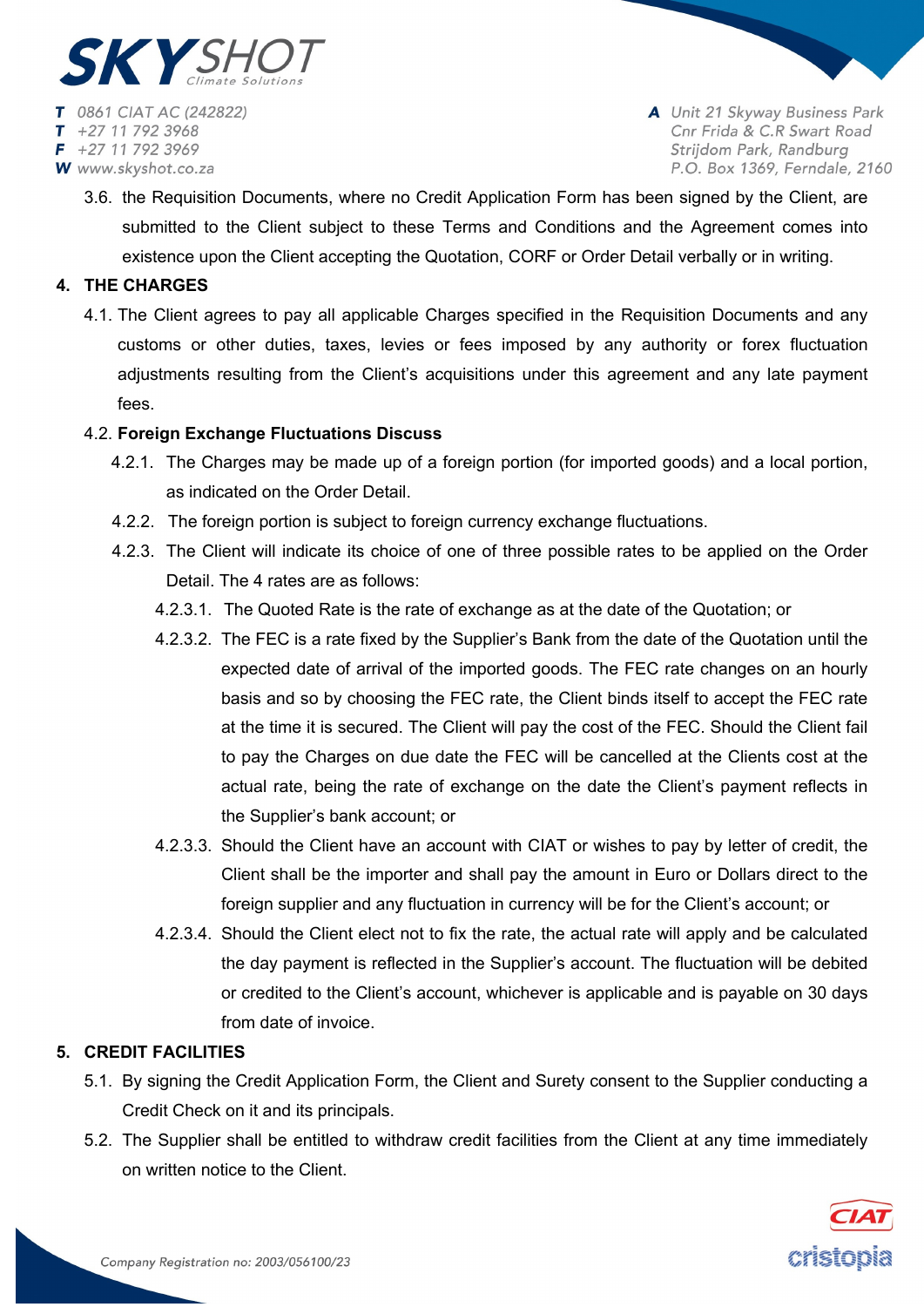

5.3. The Supplier shall be entitled to adjust the Client's credit limit either way, in accordance with the Client's conduct of the account or any other commercial reason, which adjustment shall take immediate effect on written notice to the Client**.** 

# **6. PAYMENT**

- 6.1. The Charges are due and payable on 30 days from date of statement by EFT into the bank account of the Supplier, the details of which are set out in the Requisition Documents.
- 6.2. Notwithstanding that risk in the goods passes to Client on delivery, the Supplier remains the owner of the Goods until such time payment for the Goods is received in full.
- 6.3. The Client undertakes to inform the landlord of the premises or any third party at whose premises the Goods are kept or installed, that the Supplier is the owner of the Goods while any amount remains owing in respect of the Goods.
- 6.4. Any and all Charges set out in the Quotation are exclusive of Value Added Tax and any tax, duties, levies, fees or forex fluctuation adjustments.
- 6.5. Any amount not paid on due date shall accrue interest at a rate of 2% above the publicly quoted prime rate of interest charged by Nedbank Limited, compounded and calculated monthly on the last day of each and every month.
- 6.6. A certificate of indebtedness signed by a director of the Supplier shall be prima facie proof of the Client's indebtedness to the Supplier.
- 6.7. The Supplier is entitled to appropriate any payments received from the Client in its sole and absolute discretion.
- 6.8. All payments must be made free of deduction or set off and the Client may not withhold payment for any reason whatsoever.
- 6.9. Failure to pay any Charges will entitle the Supplier to withhold delivery or cancel the order of any other goods purchased by the Client but not yet delivered, and/or suspend the provision of any services under this Agreement or another, by written notice to the Client without incurring any liability for any loss or damage incurred by such delay, cancellation or suspension. Charges will continue to accrue in respect of Services during any suspension or delay.
- 6.10.If the Client terminates the Agreement without cause or the Supplier terminates the Agreement for material breach or the Client is placed into provisional or final liquidation or sequestration, or goes into Business Rescue or administration proceedings, the Client will become immediately liable for all Charges for the remaining term of the Agreement and any additional costs the Supplier reasonably incurs because of the early termination such as costs relating to sub-contracts or relocation.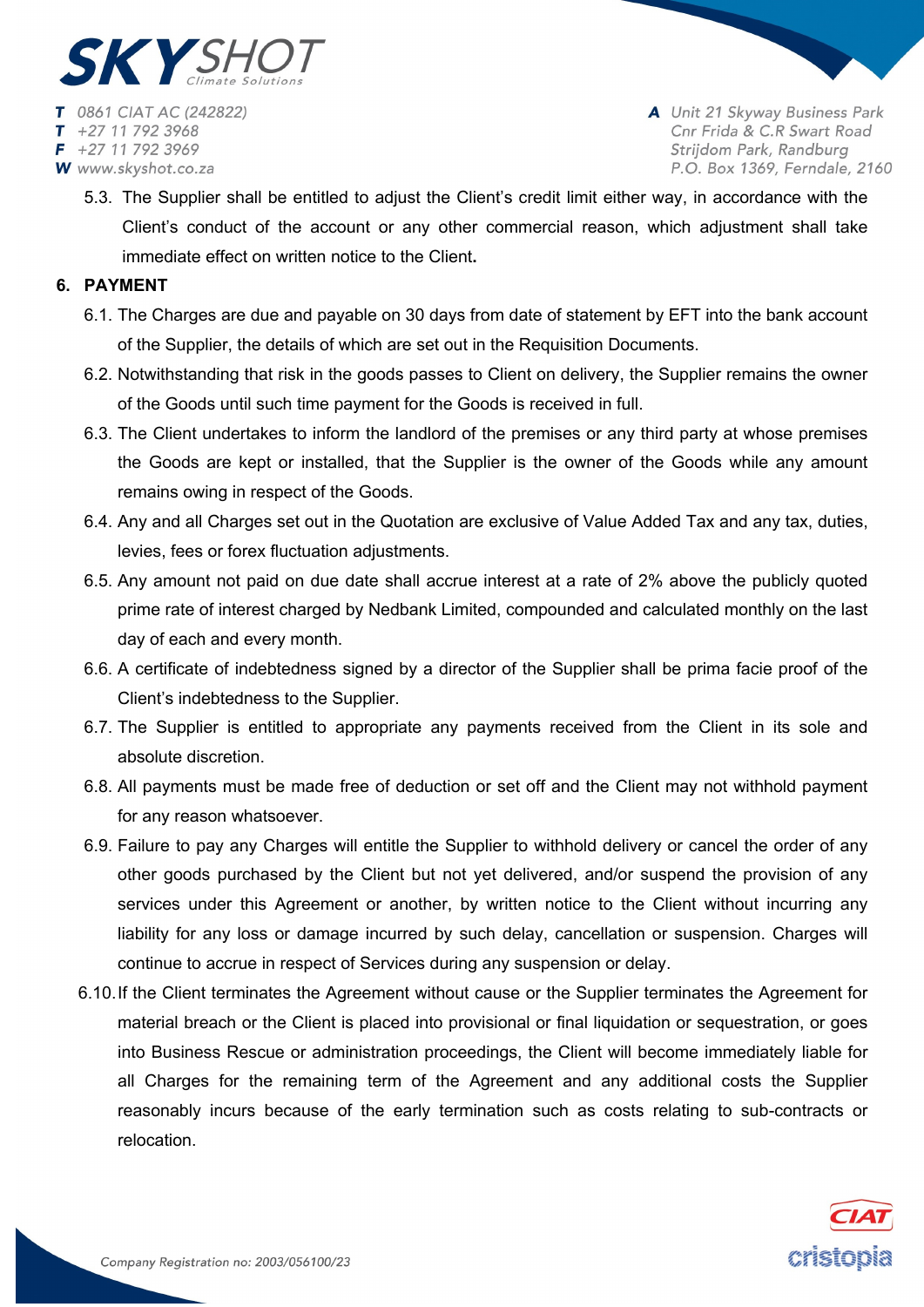

# **7. DELIVERY**

- 7.1. Given the nature of the Supplier's business and the potential for delays caused by factors beyond the Supplier's control, time shall not be of the essence in relation to the Supplier's performance of its obligations in terms of this Agreement.
- 7.2. To the extent that any time period for delivery is provided for in the Requisition Documents, that time period is an estimation only and not a material term of the Agreement and the Supplier's failure to deliver in that time period shall not entitle the Client to cancel the Agreement or claim any damages from the Supplier caused by such delay.
- 7.3. The Supplier may deliver the Goods in instalments.
- 7.4. The Client acknowledges and accepts that the Supplier may have to order the Goods from abroad and transport arrangements and customs may delay delivery. The Supplier shall not be liable for any damages whatsoever suffered by the Client as a result of such delay.
- 7.5. The Client shall be liable for any expenses incurred, loss or damage suffered by the Supplier due to any delay in delivery caused by the Client. This clause shall not apply to agreements in which the Client enjoys the protection of the Consumer Protection Act (CPA), unless the Client has failed to make payment of an amount and the National Credit Act applies to the agreement, in which case, this clause shall operate against such the Client.
- 7.6. The Supplier shall provide kerbside delivery only and offloading and rigging the Goods into position is the responsibility of the Client, unless otherwise stipulated in the Requisition Document(s).
- 7.7. The Supplier will confirm the date and time for delivery of the Goods and/or Services, 3 days prior to the actual delivery date.
- 7.8. The Client must arrange suitable storage for and orientation of the Goods, a plinth, anti-vibration isolators and levelling of the Goods by the actual delivery date. Should the delivery not be effected as a result of the Client not having arranged the aforegoing or for any other reason not caused by the Supplier, the risk in the Goods will be deemed to have passed to the Client as if delivery had been effected.
- 7.9. The Client is responsible for obtaining all necessary permissions to allow the Supplier to perform any obligation under this Agreement and authorises the Supplier to obtain such permission on their behalf at the Client's cost. Such authorisation shall not oblige the Supplier to obtain the permission, which obligation remains that of the Client.

# **8. COMMISSIONING**

- 8.1. In the event of the Supplier undertaking the commissioning of the Goods the Client must provide:
	- 8.1.1. A minimum of 3 days' notice as to the time and date for the commissioning work.
	- 8.1.2. A completed pre commissioning/ installation check sheet.
	- 8.1.3. The attendance of a qualified commissioning engineer from the installer.

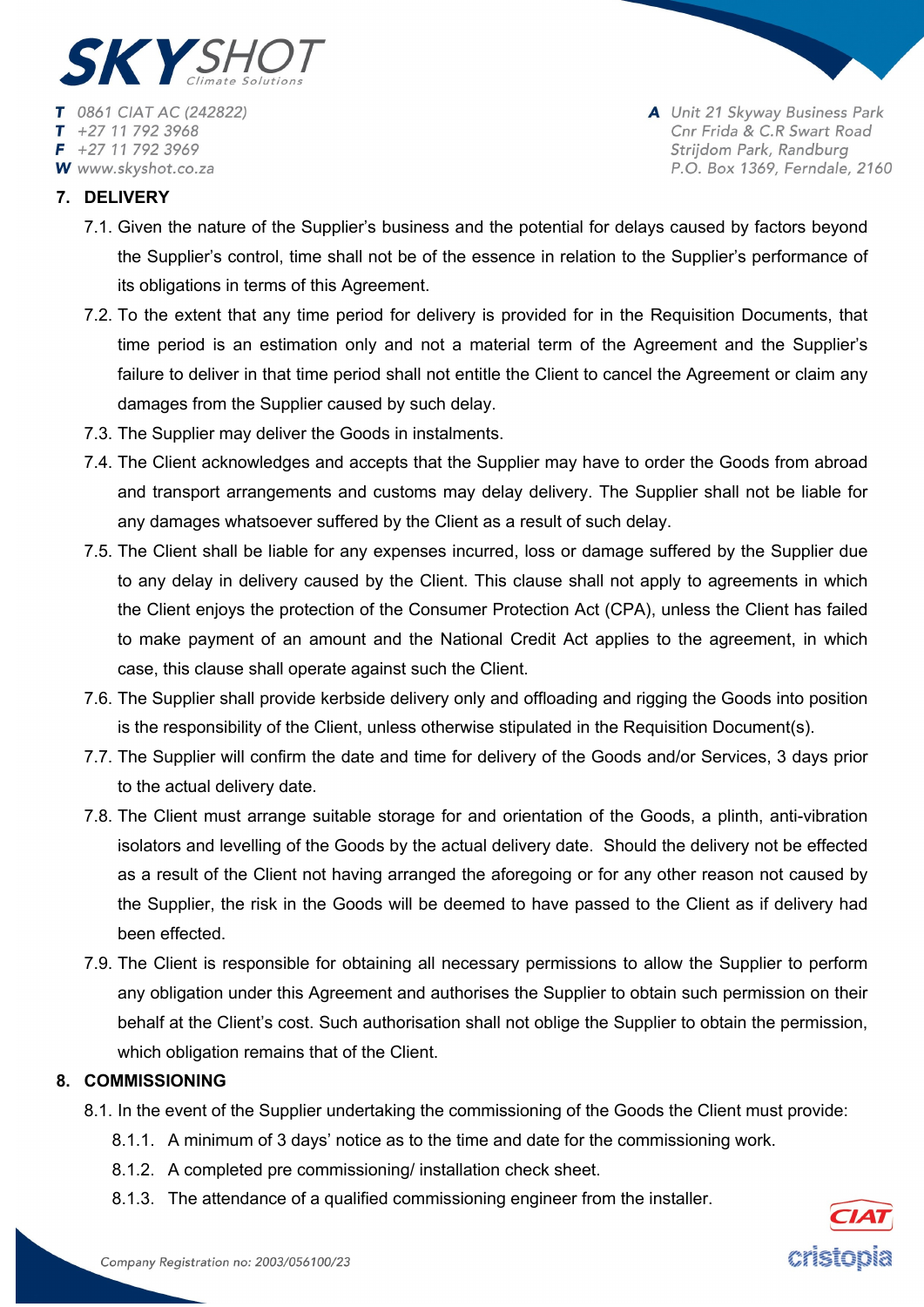

- 8.1.4. Sufficient heat load for a correct log sheet.
- 8.2. Should the above not be provided, the Supplier shall be entitled to charge for any additional time, travel and work on site at the Supplier's prevailing labour and transport rates plus the cost of any materials incurred as a result of such failure.

# **9. LIMITATION OF LIABILITY**

- 9.1. The Supplier shall not be liable for:
	- 9.1.1. Any indirect or consequential loss or damage;
	- 9.1.2. Any loss of profit, loss of business or goodwill;
	- 9.1.3. Any defect which may occur in any prior installation to which the Goods may be connected;
	- 9.1.4. Any defect caused by incorrect installation not carried out by the Supplier or lack of or poor maintenance of the Goods by the Client;
	- 9.1.5. Any negligent act or omission by any of its employees, sub-contractors, agents or representatives.

# **10. WARRANTIES**

- 10.1.The Supplier warrants that it provides Services using commercially reasonable care and skill.
- 10.2.The Supplier shall replace or repair, the election of which shall be at the Supplier's sole and absolute discretion, defective Goods supplied by the Supplier or any part thereof:
	- 10.2.1.For a period of 12 months from the date of commissioning if the Goods were commissioned by the Supplier; or
	- 10.2.2.For a period of 18 months from the date of delivery of the Goods or the date of invoice, whichever is the earlier.
- 10.3.The Supplier shall not be liable to repair or replace any Goods or part thereof unless it is satisfied that:
	- 10.3.1.the Goods have been used, installed, operated and maintained in accordance with good engineering practice and /or any instruction or advice given by the Supplier; and /or
	- 10.3.2.a defect is not attributable to misuse, modification, misapplication, improper or inadequate storage of the Goods or any part thereof after delivery; and/or
	- 10.3.3.The Goods have not been stored for longer than 18 months; and
- 10.4.Notwithstanding any timeous notification of any defect, the Client shall not be entitled to withhold payment of the Charges or any part thereof.
- 10.5.These warranties are the exclusive warranties from the Supplier and replace all other warranties, including the implied warranties or conditions of satisfactory quality, merchantability, noninfringement, and fitness for a particular purpose.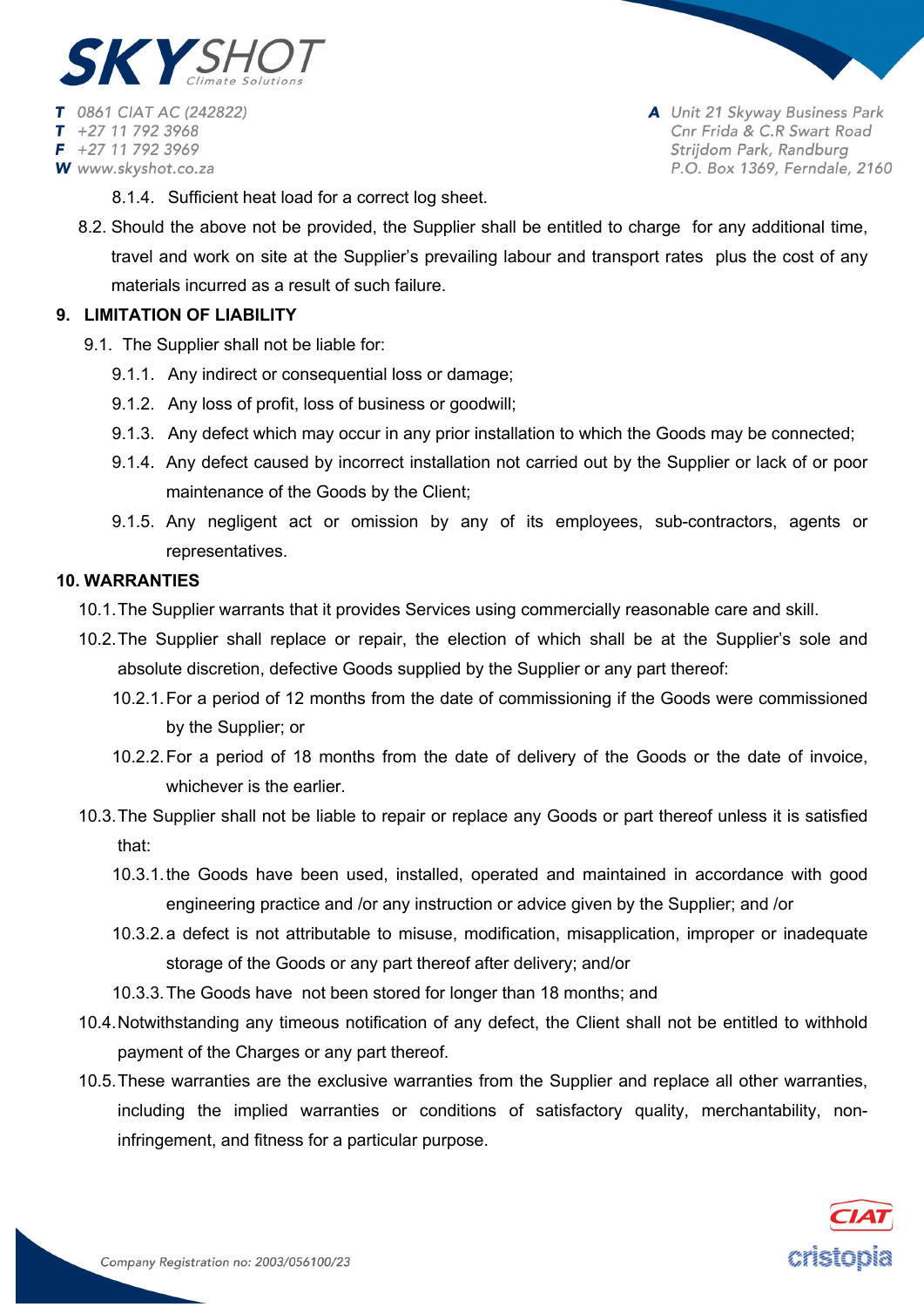

### **11. INDEMNITY**

- 11.1.The Client hereby indemnifies the Supplier and holds it harmless against all and any loss and/or destruction, and/or damage to person and/or property (whether direct or indirect, actual or consequential), injury and/or loss of life and/or limb, costs and expenses, suffered or sustained by it whilst on, or in transit to the Client's site, in the course of, and/or consequent upon the performance by it of any of its obligations to the Client, as well as against all and any claims, demands and actions by any person/s whomsoever for losses and/or damages to person and/or property (direct or indirect, actual or consequential), injury and/or loss of life and/or limb and/or otherwise suffered or sustained as a result of any reckless or willful act or omission by the Supplier, its employees, agents and representatives in their performance of any obligation incumbent upon them pursuant to any order.
- 11.2. This indemnity shall extend to include all costs and expenses paid by the Supplier to their attorneys (on an attorney and client scale) in contesting or defending any such action.

# **12. BREACH AND TERMINATION**

- 12.1.In the event of the Client breaching any term of this Agreement and failing to remedy such breach within 7 days of receipt of written notice requiring it to do so, the Supplier shall be entitled to cancel the Agreement and claim all amounts owed to it in terms of the Agreement.
- 12.2.Should the Client resolve voluntarily to begin business rescue proceedings or any business recue proceedings commenced against them as contemplated by the Companies Act 71 of 2008, then the Supplier would be entitled to claim specific performance or to cancel the Agreement, in both instances without prejudice to any claim for damages, and in the event of cancellation the Supplier would be entitled to enter on any premises of the Client and their clients where the Goods are situated and retake possession of the Goods.

### **13. DOMICILIUM**

- 13.1.The Client selects their physical address physical address as recorded in the Credit Application Form to which this document is attached.
- 13.2.Any written notice, notification, statement, demand, request, consent or other communication in writing shall be sent via email to the email address for either party set out in the Credit Application.
- 13.3.All notices and communications sent via email shall be deemed to have been received by the recipient at the date and time set out therein.

#### **14. GOOD FAITH**

14.1.In the Execution of the Agreement, the Client undertakes to observe the utmost good faith and warrants in its dealings with the Supplier that it shall not do anything nor refrain from doing anything which might prejudice or detract from the rights, assets or interest of the Supplier.

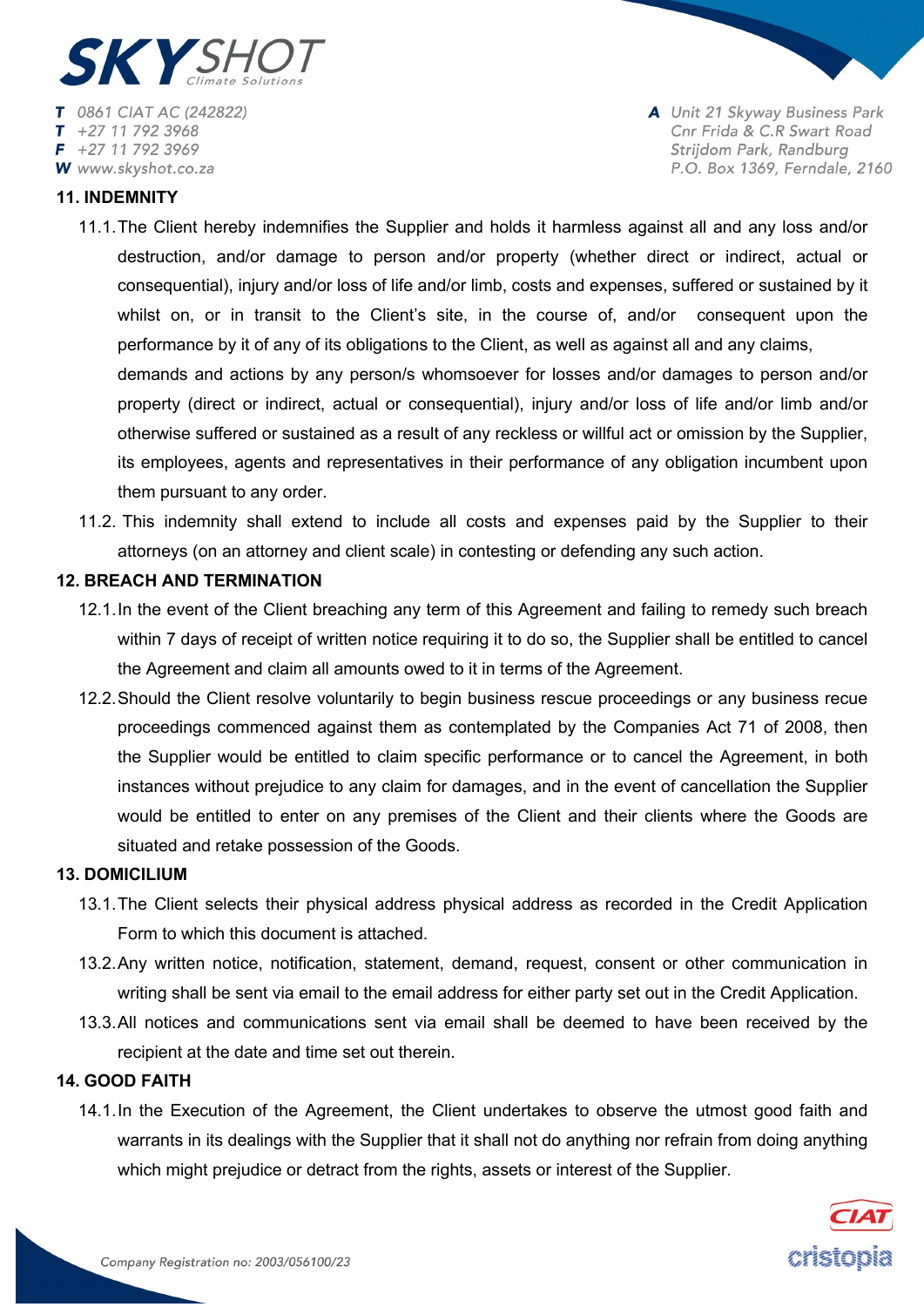

+27 11 792 3968  $F$  +27 11 792 3969 W www.skyshot.co.za A Unit 21 Skyway Business Park Cnr Frida & C.R Swart Road Strijdom Park, Randburg P.O. Box 1369, Ferndale, 2160

cristopia

# **15. EXCLUSIVITY AND NON-VARIATION**

15.1.These Terms and Conditions constitutes the entire agreement between the Supplier and the Client and no variation, amendment, consensual cancellation or otherwise shall be of any force or effect unless agreed to in writing and signed by both the Supplier and the Client.

### **16. NO NOVATION**

16.1.No indulgence, latitude, extension of time or the like granted by the Supplier to the Client shall in any way whatsoever constitute a novation or waiver of any rights which the Supplier may have against the Client nor may it operate as an estoppel against the Supplier.

# **17. SOUTH AFRICAN LAWS APPLICABLE**

17.1.These Terms and Conditions shall be governed by and interpreted in accordance with the laws of the Republic of South Africa.

### **18. CERTIFICATE OF INDEBTEDNESS**

18.1.The Client confirms that a certificate signed by the credit manager or any director of the Supplier, whose designation it shall not be necessary to prove, showing the amount owing by the Client to the Supplier shall be sufficient proof that the said amount is due, owing and unpaid and shall be satisfactory proof of what is contained therein for the purpose of any action (whether by way of provisional sentence, summary judgment or otherwise) proof of the debt on insolvency or for any purpose whatsoever. Where the quantum of the Supplier's claim is thereafter disputed by the Client, the Client shall bear the onus of proving that such amount is not owing and/or due and/or payable.

#### **19. EXTENDED CREDIT FACILITIES FOR CLIENT**

19.1.Should the Client request extended credit facilities, it undertakes to make such application in proper form to the Supplier including to provide all such information as the Supplier may request to enable it to consider and decide upon such request.

#### **20. NOTICE OF CHANGE OF CIRCUMSTANCES OF CLIENT**

- 20.1.The Client agrees to notify the Supplier in writing within 7 (seven) days of any event occurring, or information becoming known or available to it, which reasonably considered, would materially affect a Supplier in assessing the risk relative to granting credit facilities to the Client.
- 20.2.The Client shall inform the Supplier of any change in ownership of the Client's business or any transaction where shares or members' interest in excess of 25% (twenty-five percent) of the issued share capital of the Company or members interest, changes hands.

# **21. COSTS**

21.1.In the event that the Supplier should institute legal action against the Client, the Client shall be liable for all costs and expenses incurred on the scale as between attorney and client, including collection commission.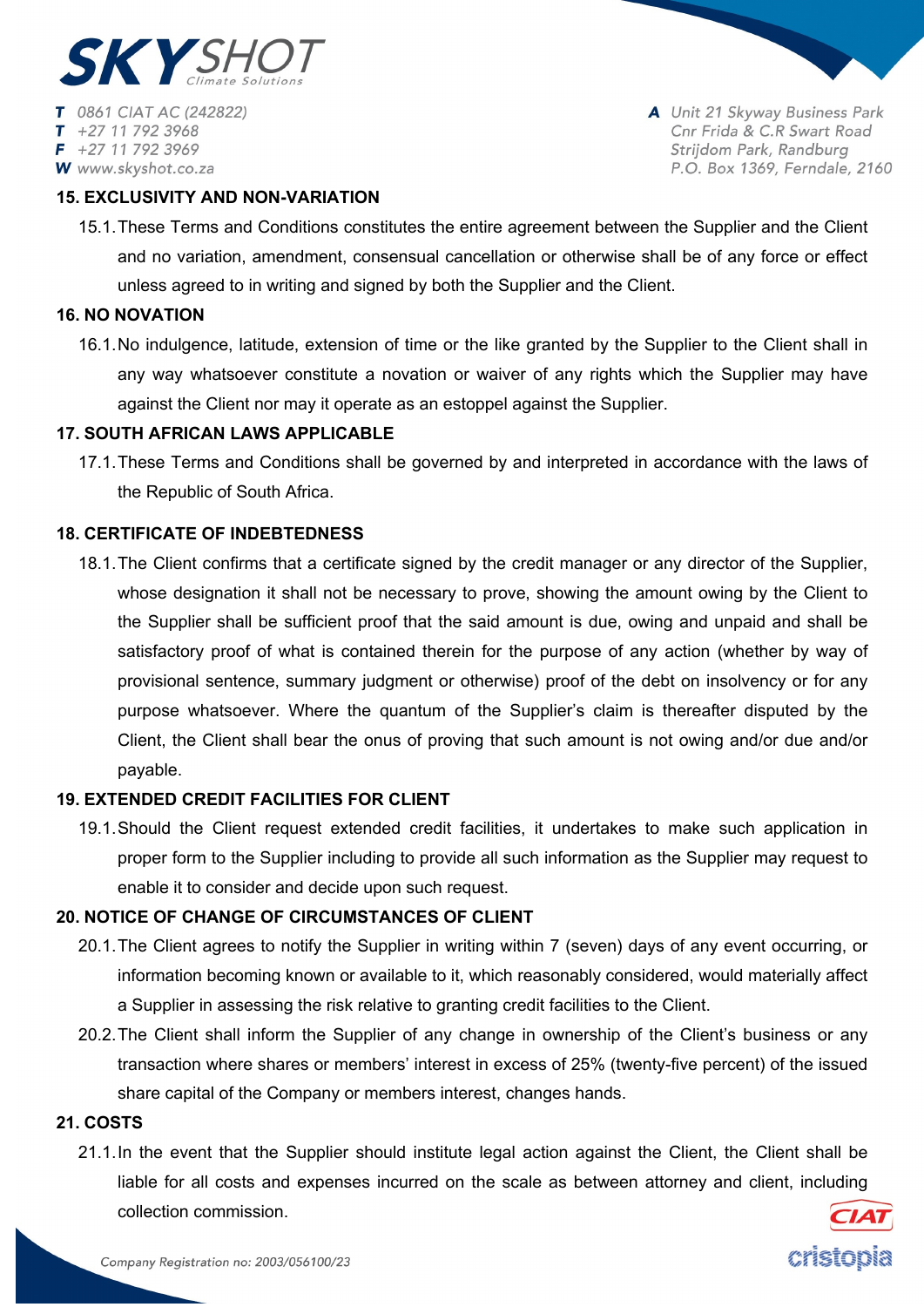

+27 11 792 3968  $F$  +27 11 792 3969 W www.skyshot.co.za A Unit 21 Skyway Business Park Cnr Frida & C.R Swart Road Strijdom Park, Randburg P.O. Box 1369, Ferndale, 2160

### **22. ADDRESS**

22.1.The Client undertakes to notify the Supplier in writing of any change of address of its principal place of business and/or registered office, where applicable.

### **23. CESSION, ASSIGNMENT**

23.1.The Client shall not be entitled in any manner whatsoever to cede its rights, delegate its obligations and/or assign its rights and obligations, under these terms and conditions without the prior written consent of the Supplier.

# **24. SEVERABILITY**

- 24.1.The provisions contained in these terms and conditions are severable, the one from the other. In the event that any one or more of the terms contained herein should be found to be invalid or unenforceable, to the extent of the invalidity or unenforceability that term shall be severed from the rest of these terms and conditions which shall continue to be of full force and effect.
- 24.2.If a court finds that any provision of these terms and conditions are invalid or unenforceable, but that by limiting such provision, it would become valid and enforceable, then such provision shall be deemed to be written, construed and enforced as so limited.

# **25. ARBITRATION**

- 25.1.Save as otherwise provided in these terms and conditions and, in the event that a dispute should arise between the parties, the Supplier shall be entitled to require, by written notice to the Client, that the dispute be submitted to arbitration in terms of this clause.
- 25.2.Subject to the provisions of this clause, arbitration shall be held under the provisions of the arbitration laws of the time in force in the Republic of South Africa, provided that the arbitrator shall be a practising attorney of not less than 10 (ten) years standing, agreed upon by the parties, or failing agreement within five days after the date on which the arbitration is demanded, appointed by the Chairperson of the Legal Practice Council.
- 25.3.The arbitration shall be held at Sandton, or any other agreed place, at a venue and in accordance with formalities and/or procedures determined by the arbitrator, and may be held in an informal and summary manner, on the basis that it shall not be necessary to observe or carry out the usual formalities and/or procedures, pleadings and/or discovery, or strict rules of evidence.
- 25.4.The arbitrator shall be entitled:-
	- 25.4.1. to investigate or cause to be investigated any matter, fact or thing which he/she considers necessary or desirable in connection with the dispute and for that purpose shall have the widest powers of investigating all the books and records of either part to the dispute, and the right to take copies or make extracts therefrom and the right to have them produced and/or delivered at any reasonable place required by him/her for the aforesaid purpose;

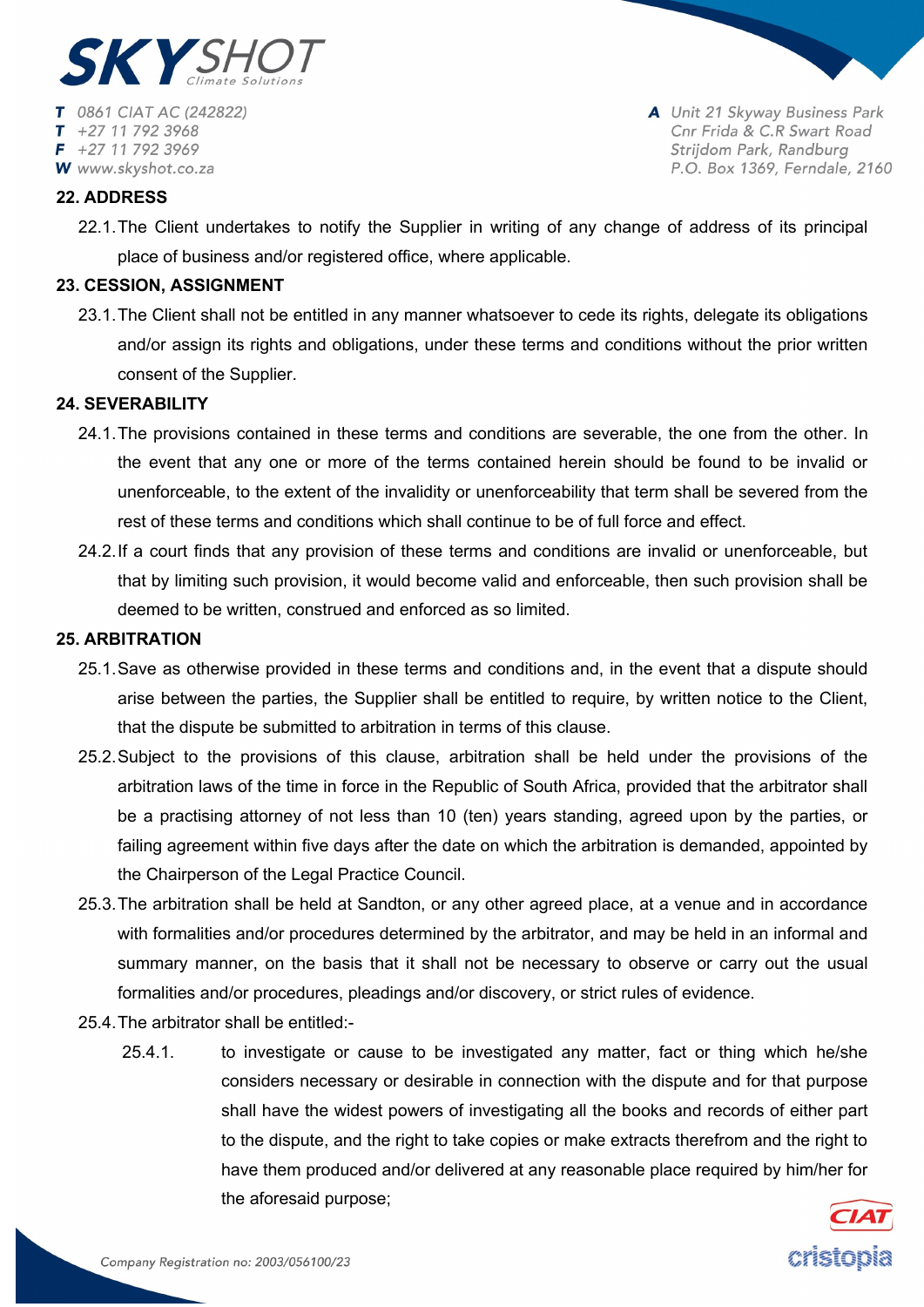

- 25.4.2. to interview and question under oath, any representative of either of the parties;
- 25.4.3. to decide the dispute according to what he/she considers just and equitable in the circumstances;
- 25.4.4. to make such award, including an award for costs, specific performance, an interdict, damages or a penalty or otherwise as he/she in his/her discretion deems fit and appropriate, provided that should the arbitrator fail to make an award with regards to costs, the costs shall be borne equally by the parties.
- 25.5.The arbitration shall be held as quickly as possible after it is demanded with a view to its being completed within thirty days after it has been so demanded.
- 25.6.Immediately after the arbitrator has been agreed upon or nominated in terms of this clause either party shall be entitled to call upon the arbitrator to fix a date and place when and where the arbitration proceedings shall be held and to settle the procedure and manner in which the arbitration proceedings will be held.
- 25.7.Any award made by the arbitrator:-
	- 25.7.1. shall be in writing and shall include reasons therefore;
	- 25.7.2. shall be final and binding;
	- 25.7.3. will be carried into effect; and
	- 25.7.4. may be made an order of any Court to whose jurisdiction the parties to the dispute are subject.
- 25.8.This clause constitutes an irrevocable consent by the parties to any proceedings in terms hereof and no party shall be entitled to withdraw therefrom or to claim in any such proceedings that it is not bound by this clause.
- 25.9.This clause shall not preclude any party from obtaining relief by way of motion proceedings on an urgent basis from a Court of competent jurisdiction pending the decision of the arbitrator.
- 25.10. This clause shall be severable from the rest of these terms and conditions and shall remain effective notwithstanding that these terms and conditions shall for any reason whatsoever, be terminated.

# **26. CESSION OF BOOK DEBT**

26.1.Simultaneously with entering into any Agreement with the Supplier, the Client is deemed to have ceded as security for its indebtedness to the Supplier, its successors in title and assigns, arising out of the credit facilities advanced/to be advanced to it and/or outstanding funds in respect of the sale of goods and services, all right, title and interest in and to its debtors (accounts receivable), past, present and future, to the Supplier.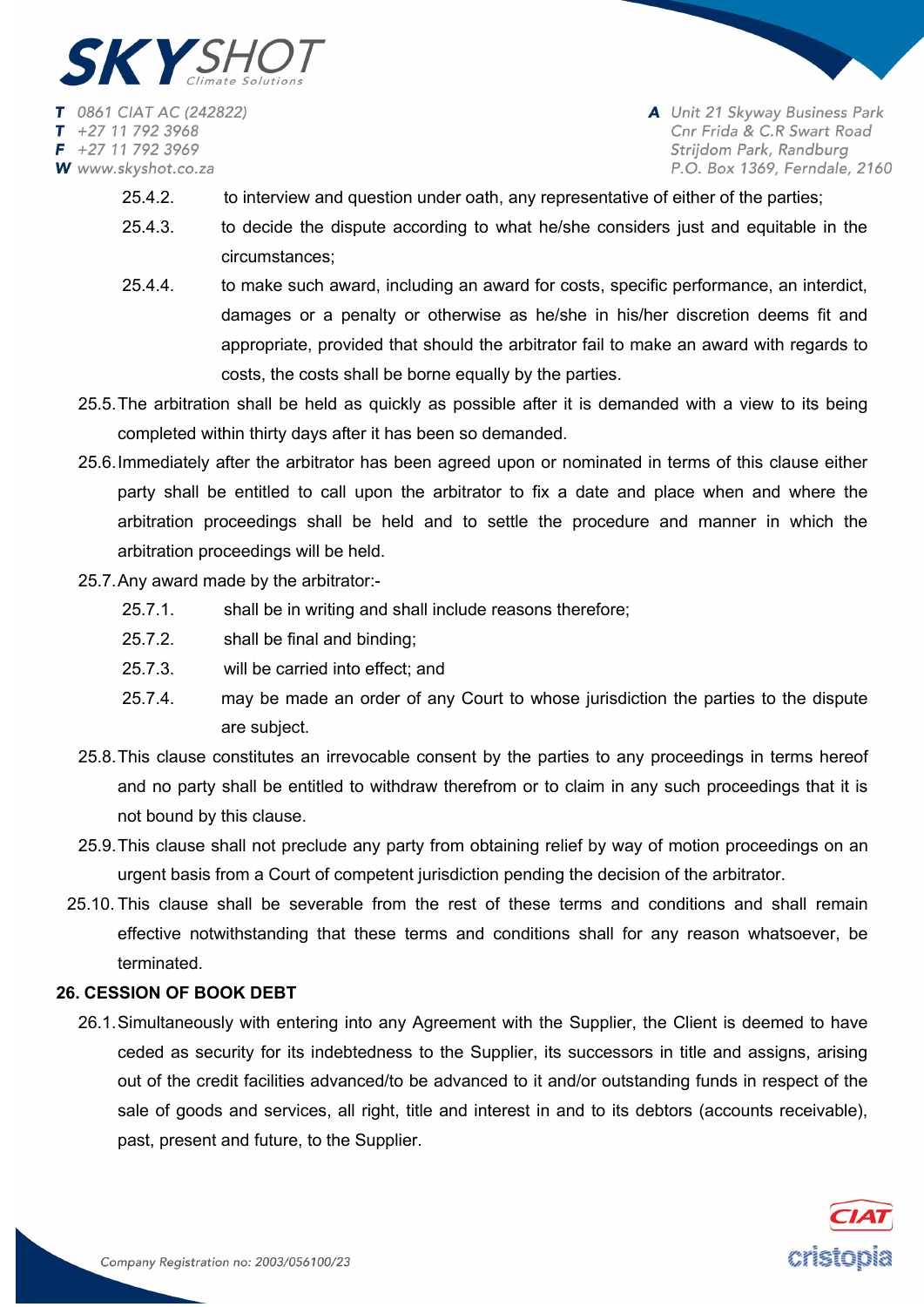

26.2.The Client hereby warrants that it has:-

- 26.2.1. not entered into any agreement restricting or excluding the transferability of the claims that form the object of this cession;
- 26.2.2. has no knowledge of any counterclaims that may extinguish the claims that form the object of this cession;
- 26.2.3. not, prior to this cession, ceded the claims that form the object of this cession to any other person or concern, but if it should so happen that the cedent is in breach of this, then this cession shall operate as a cession of the Client's reversionary rights, including all rights of action against the prior cessionary.
- 26.3.During such time as the cession which is the subject matter of these terms and conditions remains of force and effect, the Client agrees that it will:-
	- 26.3.1. upon demand deliver, cede, transfer or negotiate to the Supplier all or such of the bills of exchange, promissory notes, cheques, documents of title or other securities referred to in terms hereof as may be demanded, duly endorsed, ceded, transferred or negotiated in such form as shall render the Supplier the absolute owner thereof entitled in the Supplier's own name to enforce payment thereof;
	- 26.3.2. make available for inspection by the Supplier or the Supplier's authorised agent at any time during normal business hours all books of account, receipts and other books, papers and correspondence relating to the said book debts and the Client's dealings with the debtors in respect of the indebtedness of each of them to the Client in the said business and to take possession of such books and records (of whatsoever nature) to give effect to the terms of this cession;
	- 26.3.3. give the Supplier all such information concerning the said debtors as may be reasonably required by the Supplier to enable the Supplier to recover the amount owing by each of them.
- 26.4.The Supplier authorises the Client to collect the said claims in the Client's own name provided the said claims are collected on behalf of the Supplier and provided further that the Supplier shall at any time be entitled to terminate the Client's right to collect such claims as at any time.

# **27. GENERAL**

- 27.1.Any reproduction of the Agreement made by reliable means shall be considered an original.
- 27.2.If there is a conflict in this Agreement these terms and conditions will prevail over the Requisition Documents.
- 27.3.The Customer consents to the jurisdiction of the Magistrates Court notwithstanding the value of the claim or matter in dispute.